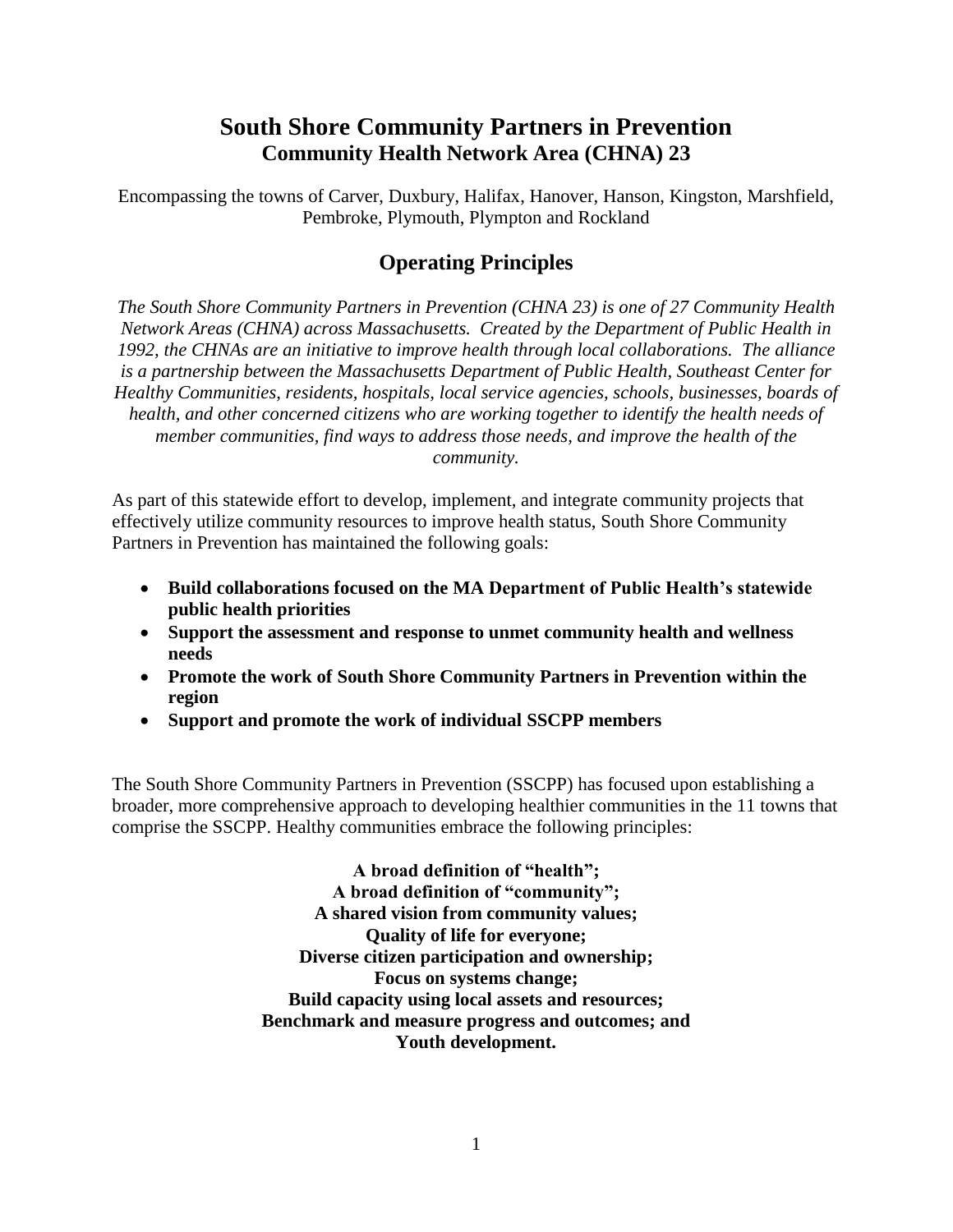The focus is deliberately broad to encompass our ideals as well as member agencies. By being broad and inclusive we hope to engage all of the SSCPP members in working toward building healthier communities throughout our 11 SSCPP towns.

## **Articles**

**1.** *Membership*- Members of the SSCPP consist of general members and steering committee members. The Steering Committee retains responsibility for the governance of the SSCPP. General members are engaged with the mission of the SSCPP on behalf of the community at large, and make every effort to participate in SSCPP activities, including general meetings. Non-voting members are advisory members (such as DPH and agencies/vendors who contract with SSCPP) and people who work and/or reside outside the SSCPP area.

### *2. General Membership Meetings*

- *1. Annual meeting* the annual meeting of the SSCPP will take place in the spring of every year during a regularly scheduled SSCPP meeting. Activities of the annual meeting include, but are not limited to, election of officers and approval of the annual budget.
- *2. General meetings* general meetings are held on a monthly basis with no meeting in July and August. Written and/or electronic notification of these meetings will be given to members in advance.
- *3. Subcommittee meetings-* subcommittee meetings will be scheduled as needed by the general membership and/or steering committee.
- *4. Other meetings-* as needed, the Steering Committee will schedule other general membership meetings, i.e. conferences, workshops, special meetings etc. Any meeting of the SSCPP can be suspended by a decision of the Steering Committee.
- **3.** *Steering committee* governance of the SSCPP is the responsibility of the steering committee, with the committee comprised of no fewer than 5 and no more than 15 members.
	- *1. Meetings-* Steering Committee meetings are held on a monthly basis. The Chairperson (s) may call a special meeting at any time or place within the SSCPP service area.
	- *2. Responsibilities-* Responsibilities of the steering committee are as follows:
		- a. All administrative oversight of the SSCPP
		- b. Strategic planning for the SSCPP
		- c. Oversight of the SSCPP's community assessment process
		- d. Oversight of the SSCPP's financial matters, including development and monitoring of the budget and allocation of resources
		- e. Establishment of all contractual arrangements for the SSCPP
		- f. The selection, evaluation and termination, if necessary, of the fiscal agent
		- g. Ensuring that the SSCPP and the steering committee are comprised of recruited, engaged and responsive members from the SSCPP service area who represent the diversity of the communities served
		- h. Maintaining records of the SSCPP, to perpetuate a history of the coalition and its work, with the support of consultants where appropriate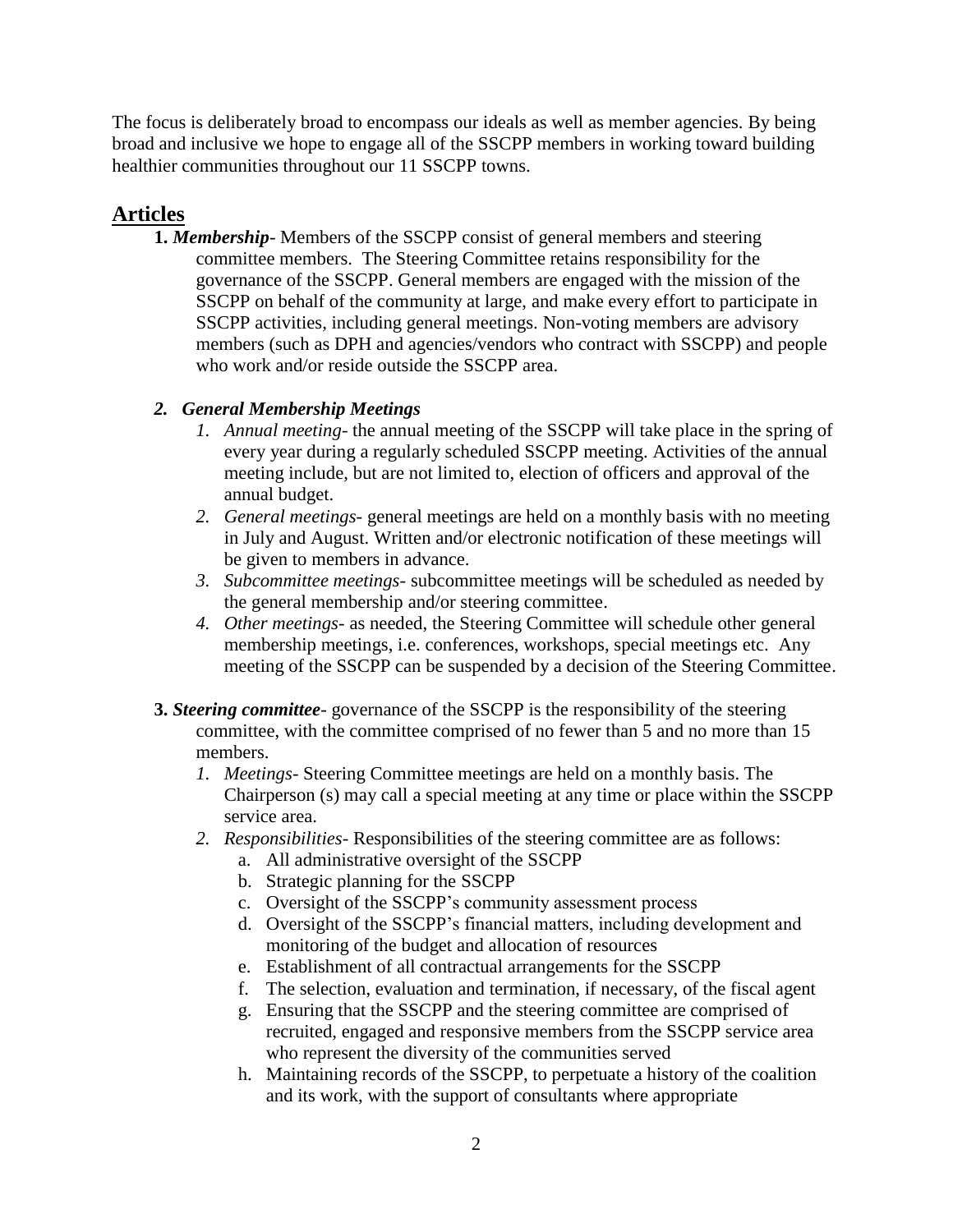- i. Providing representation of at least one steering committee member at Inter-CHNA meetings who will report back to the steering committee
- j. Monitoring the performance of the coordinator and other consultants, if applicable
- *3. Composition* the steering committee is composed of five to 15 members, including officers, not including advisory members from the Department of Public Health and other consultants and/or vendors. In order for a vote of the Steering Committee to be binding, at least fifty percent of the Steering Committee membership (but no fewer than five members) must be voting.
- *4. Eligibility* Eligibility for the steering committee is limited to people who have maintained active participation in SSCPP. The steering committee will strive to represent the diversity of the communities in the SSCPP service area.
- *5. Elections* Annual elections for steering committee members will be held at the annual meeting for the position to begin for the term starting July  $1<sup>st</sup>$ . New steering committee members will be voted in by general members.
	- a. At any time during the course of any given fiscal year, if membership on the Steering Committee should fall below a full complement of fifteen (15) members, the Chair may call a special meeting for the purpose of electing additional members to the Steering Committee.
- *6. Resignation / removal* Steering committee members who are no longer able or willing to participate actively in the steering committee for any reason will resign steering committee membership. Resignation will be submitted in writing to the Chairperson. Five voting members of the steering committee are needed to remove any steering committee member for failure to fulfill steering committee obligations and/or behavior that is not in line with the mission of SSCPP.
- *7. Action by writing or email* Action by vote may be taken by the steering committee without a meeting if five voting members of the steering committee consent in writing. Every effort will be made to complete written/electronic voting within 48 hours of the initial motion/call to vote.

#### **4.** *Officers*-

- *1. Roles and responsibilities*
	- a. *Chairperson* prior to election as chairperson, the nominee must have been a member of SSCPP steering committee for at least one year. The chairperson is responsible for the following duties:
		- i. Setting the agenda and presiding at all general meetings and steering committee meetings
		- ii. Serving as the liaison between the SSCPP and the Department of Public Health, as well as other contracted agencies and vendors, unless otherwise noted
		- iii. Presenting an oral report of all meetings of the steering committee to the general meeting, as necessary and appropriate
		- iv. Representing the SSCPP when called upon by the membership to do so
		- v. Overseeing the steering committee's outreach efforts into the community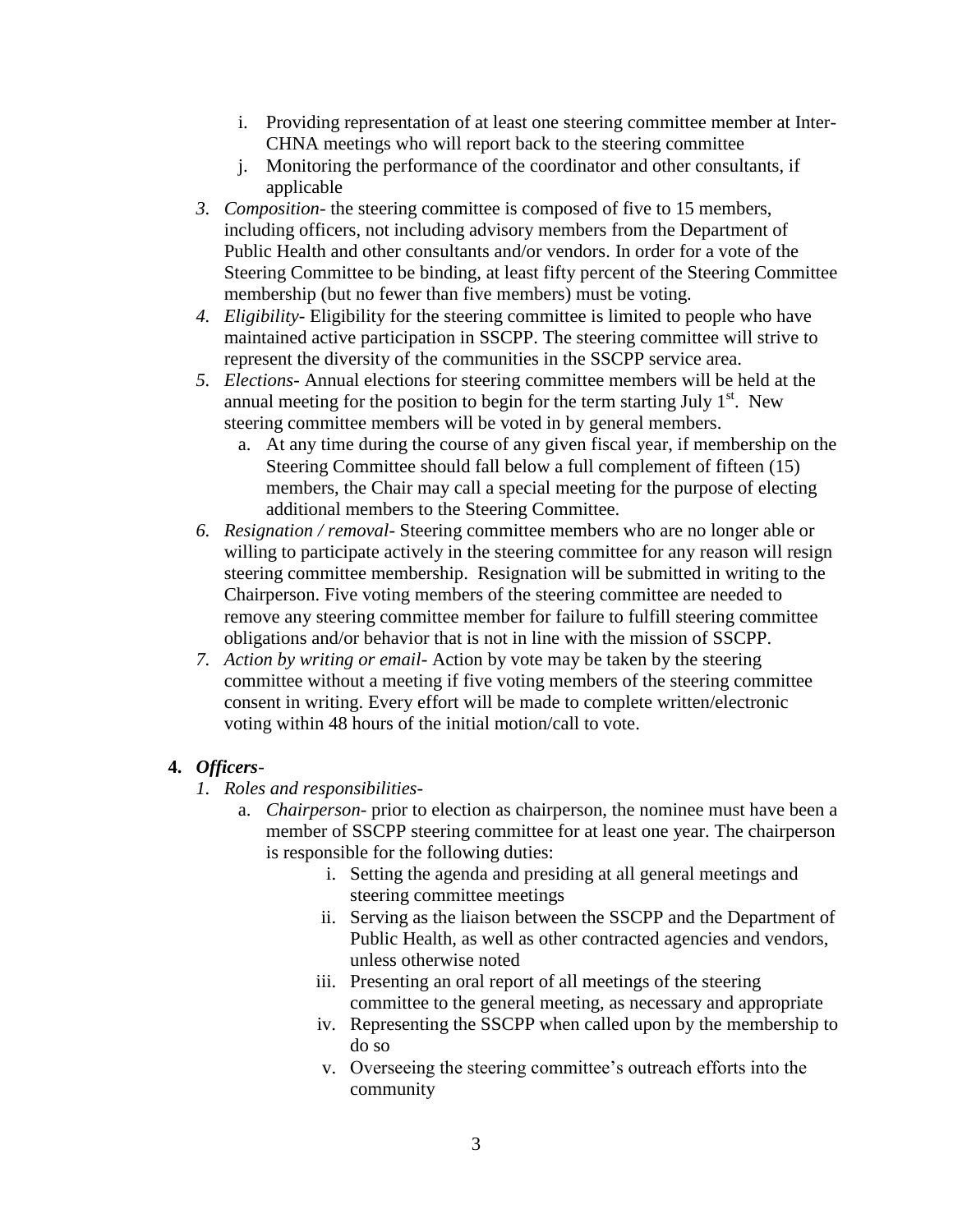- vi. Facilitating communication amongst Steering Committee members, and maintaining strong communication with the other officers to promote the efficient functioning of the SSCPP
- b. *Vice-chairperson* the vice-chairperson is responsible for the following duties:
	- i. Conducting general meetings and steering committee meetings at the request of the chairperson or if the chairperson is absent
	- ii. Collaborating and assisting in the duties and functions of the chairperson
	- iii. If the chairperson is unable to complete his/her term, the vicechair will step into the role of interim chair to complete the term
- c. *Treasurer* The treasurer is responsible for the following duties:
	- i. Serving as primary liaison to the fiscal sponsor and working with the sponsor to keep an accurate account of all receipts and disbursements
	- ii. Presenting a statement of the financial status of the SSCPP to the membership at all general meetings and to steering committee members at all steering committee meetings
	- iii. Working with the designated fiscal agent to prepare an annual budget and accounting of all fiscal activity of the SSCPP
- *2. Eligibility* Eligibility for officer positions of the steering committee is limited to people who are members and have maintained active participation in SSCPP.
- *3. Elections* The chairperson, vice-chair and treasurer will be elected annually by general members at the annual meeting. If an officer position is vacant, the steering committee will elect a replacement from the steering committee. If unable to fill the officer position from the steering committee, then general members will be eligible for nomination to the open officer role.
- *4. Terms* Officers will serve for a term of one year, with no officer serving in the same office for more than three consecutive terms. Upon completion of his/her term, an officer will have the option of remaining as a member on the Steering Committee.
- *5. Resignation / removal* officers who are no longer able or willing to participate actively in their positions for any reason will resign the position and steering committee membership. Resignation will be submitted in writing to the steering committee. Five voting members of the steering committee are needed to remove any officer for failure to fulfill his/her obligations and/or behavior that is not in line with the mission of SSCPP. If the chairperson resigns or is removed, the vicechair will assume the role of interim chairperson to complete the term. If the officer voted out is not present at the meeting for the vote, a letter of notification will be sent regarding the removal.
- *5. Consultants* The steering committee may appoint consultants as necessary to facilitate the administration of SSCPP, including (but not limited to) a coordinator, fiscal sponsor, and/or interns. For all appointed consultants, the following conditions must be met: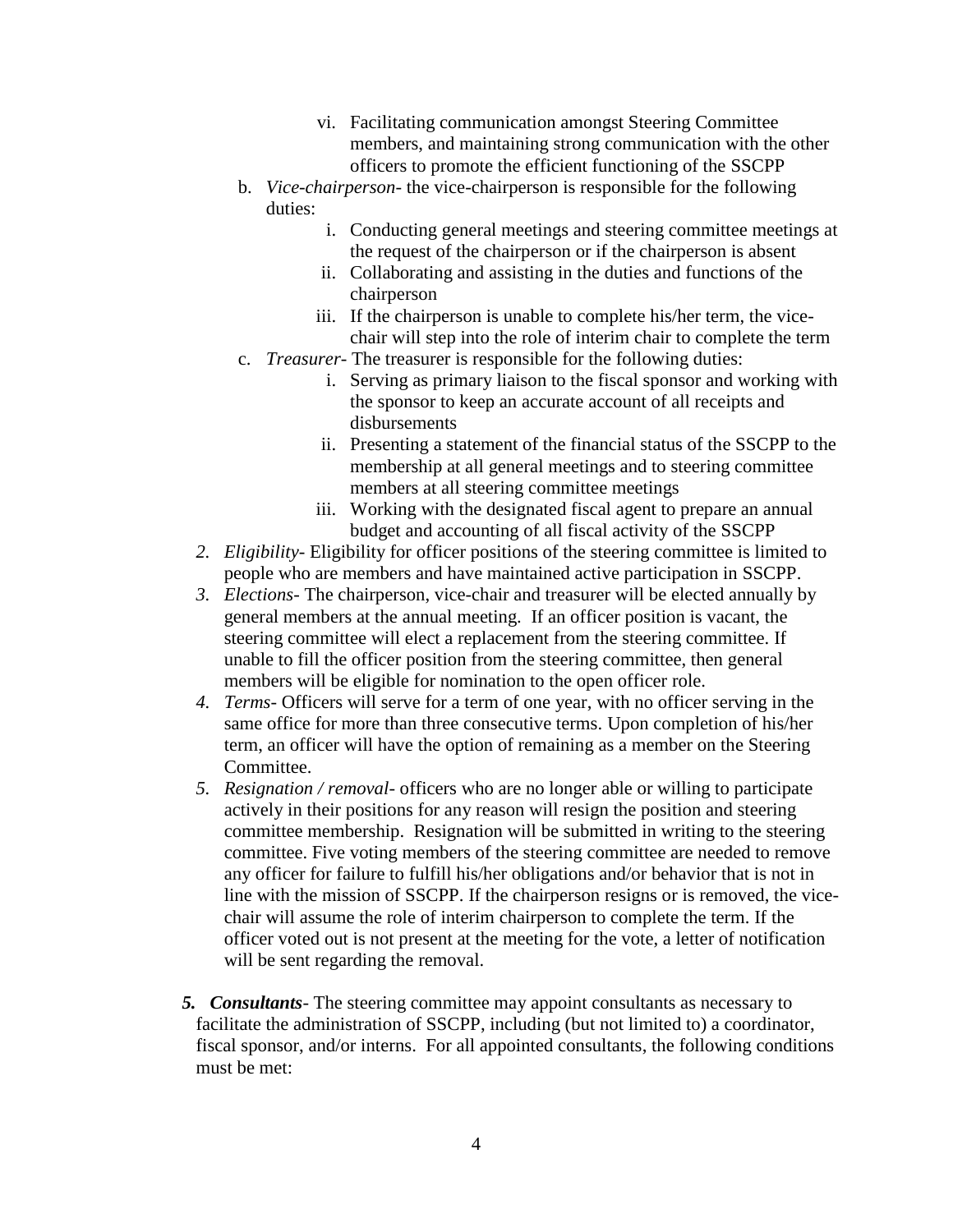- *1.* A written job description for the role is provided, detailing roles and responsibilities, as well as a plan for supervising said role
- *2.* A budget (if position is paid) is provided, detailing anticipated costs and how such items will be paid
- *3.* A signed contract is provided
- *6. Contracts and service agreements* Contracts and proposals for services to be rendered on behalf of SSCPP will be reviewed and approved by the steering committee, and accepted or endorsed by the chairperson or vice-chair.
- *7. Disbursement of Funds –* Upon approval by the Steering Committee, funds shall only be disbursed as follows
	- *a. Disbursements of less than \$1000 - no check shall be issued unless signed by at least one officer of SSCPP.*
	- *b. Disbursements of \$1000 or more – no check shall be issued unless signed by at least two officers of SSCPP.*
- **8.** *Decision-making process*-
	- *1. Consensus model* The general membership and steering committee will use the consensus model to reach agreement at meetings. In the event that consensus cannot be reached, formal voting procedures will be employed. The decisionmaking process of the SSCPP will be reviewed at the first meeting of the year to ensure member understanding and satisfaction with the process and efficiency of group orientation.
	- *2. Voting* Acceptable methods of voting are paper ballot, electronic ballot, or facsimile. All matters presented for a vote, at which a quorum is present, may be written or by a show of hands, and will be decided by a simple majority of those voting. Voting may occur at general membership meetings, steering committee meetings, at an emergency meeting called for that purpose, or via email. Advisory members of the steering committee are not eligible to vote.

### *9. Coordination and Administration*-

- *1. Administration*
	- *a. Fiscal Year -* the fiscal year of SSCPP will run from July 1 to June 30
- *2. Role of CHNA Coordinator*
	- *a.* Communication with general membership and steering committee members
	- *b.* Recording minutes of general membership and steering committee meetings
	- *c.* Distribution of meeting agenda and meeting minutes to members
	- *d.* Management of mini-grant process, including
		- *i.* Distribution of RFP
		- *ii.* Communication with applicants and recipients
		- *iii.* Maintaining a database of applicants and recipients
	- *e.* Recordkeeping